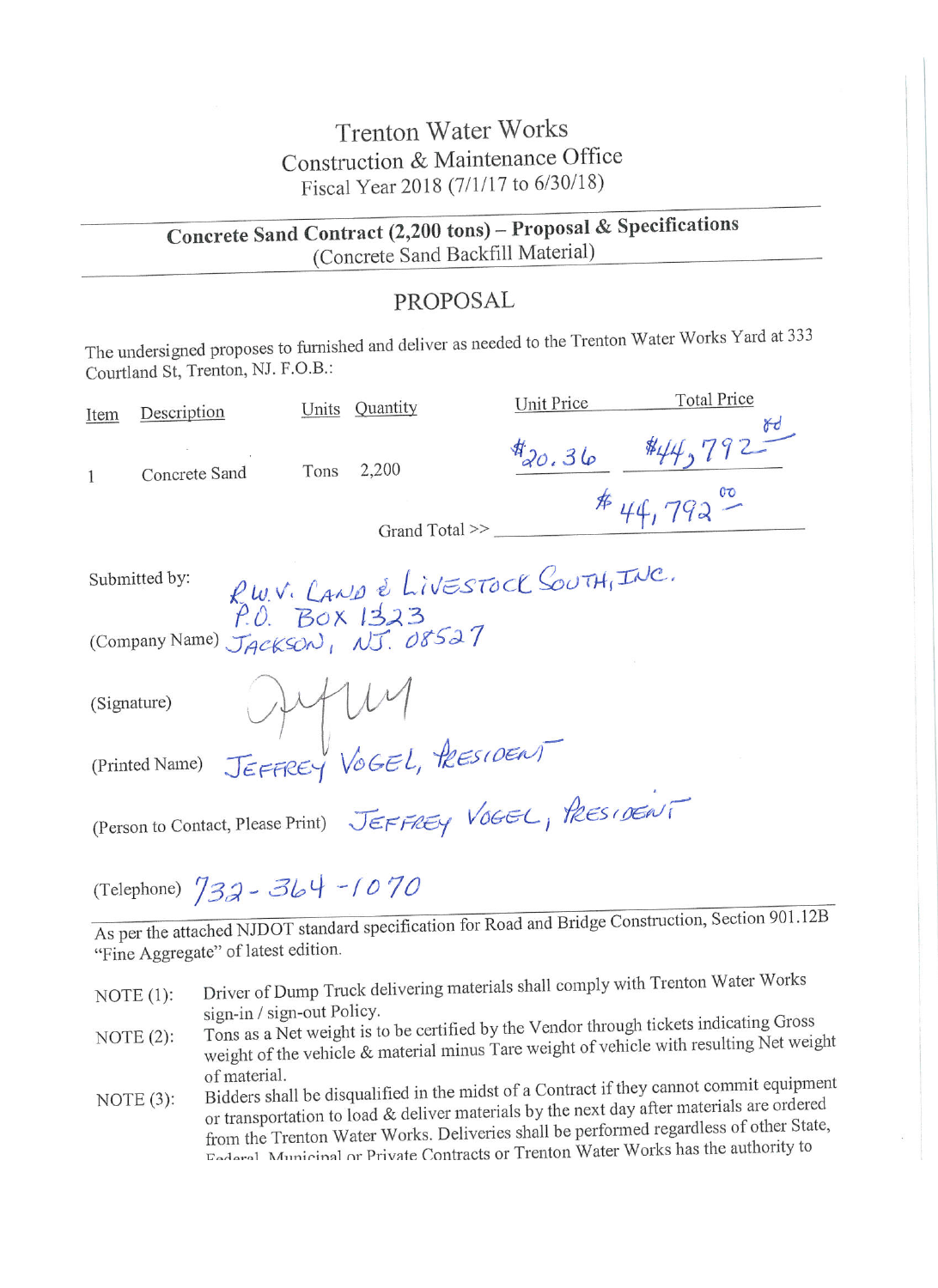## Trenton Water Works Construction & Maintenance Office Fiscal Year 2018 (7/1/17 to 6/30/18)

Concrete Sand Contract (2,200 tons) - Proposal & Specifications (Concrete Sand Backfill Material)

### PROPOSAL

The undersigned proposes to furnished and deliver as needed to the Trenton Water Works Yard at 333 Courtland St, Trenton, NJ. F.O.B.:

| Item        | Description                       |      | Units Quantity                   | Unit Price | <b>Total Price</b>                 |
|-------------|-----------------------------------|------|----------------------------------|------------|------------------------------------|
| 1           | Concrete Sand                     | Tons | 2,200                            |            | $$25^{\circ\circ}/h\alpha$855,000$ |
|             |                                   |      | Grand Total >> $$55,000$         |            |                                    |
|             | Submitted by:                     |      | Tuckahoe Sand & Gravel Co.       |            |                                    |
|             | (Company Name)                    |      |                                  |            |                                    |
| (Signature) |                                   |      | g-r grite<br>James Johnston, III |            |                                    |
|             | (Printed Name)                    |      |                                  |            |                                    |
|             |                                   |      | Zachary Klaudi                   |            |                                    |
|             | (Person to Contact, Please Print) |      |                                  |            |                                    |
|             | (Telephone)                       |      | 1856) 498-3136                   |            | $\cdots$ 001.10                    |

As per the attached NJDOT standard specification for Road and Bridge Construction, Section 901.12B "Fine Aggregate" of latest edition.

- Driver of Dump Truck delivering materials shall comply with Trenton Water Works  $NOTE(1)$ : sign-in / sign-out Policy.
- Tons as a Net weight is to be certified by the Vendor through tickets indicating Gross weight of the vehicle & material minus Tare weight of vehicle with resulting Net weight  $NOTE(2)$ : of material.
- Bidders shall be disqualified in the midst of a Contract if they cannot commit equipment or transportation to load & deliver materials by the next day after materials are ordered  $NOTE(3):$ from the Trenton Water Works. Deliveries shall be performed regardless of other State, Federal, Municipal or Private Contracts or Trenton Water Works has the authority to cancel the contract and blacklist the vendor from further bidding with the City of Trenton.